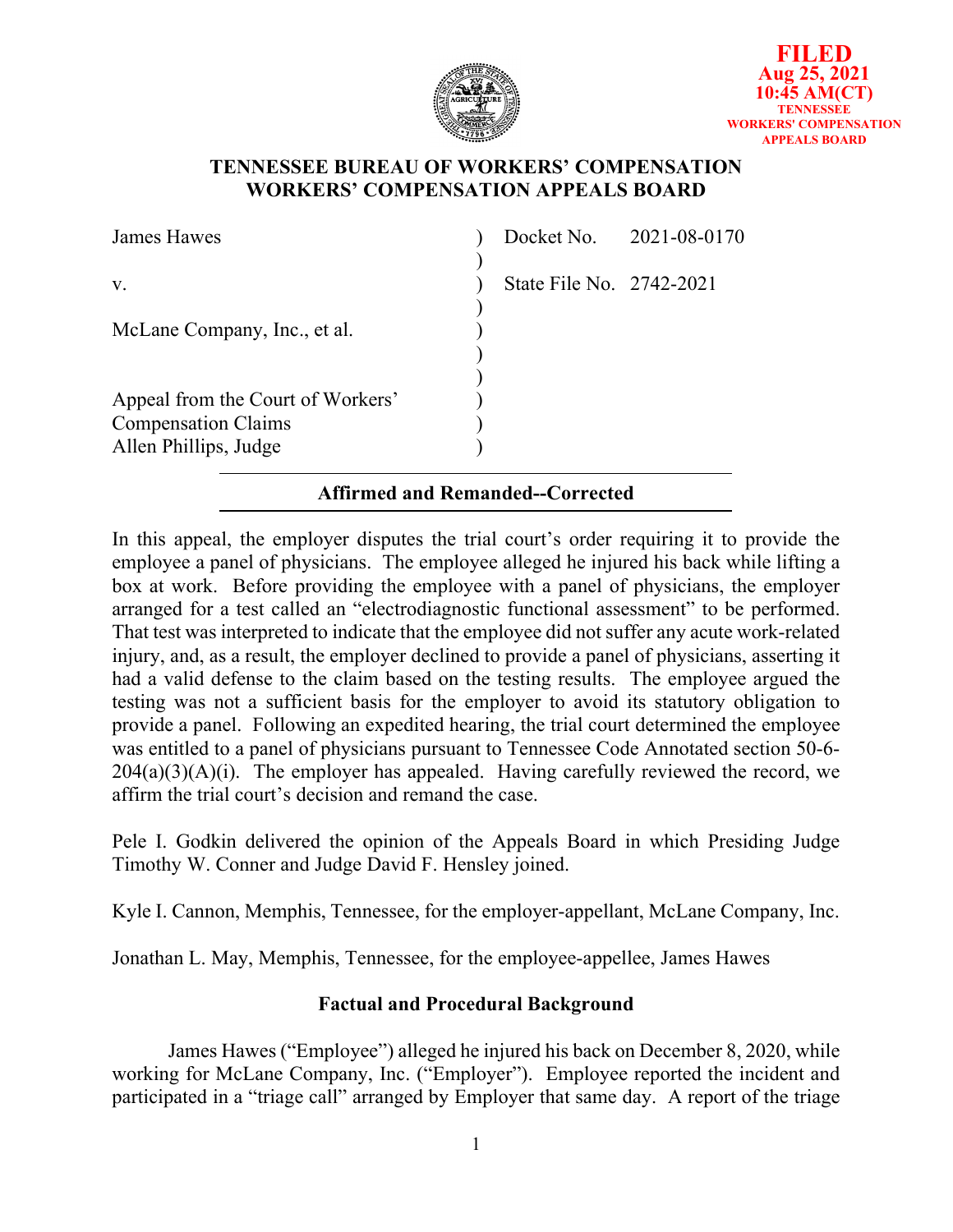call detailed a history of Employee "pulling some cases [when] he felt a pinch in the left side of [his] lower back" and Employee's report of numbness in his leg. According to the report, the "[d]octor said [Employee] needs to take an [electrodiagnostic functional assessment] test . . . [and] apply heat and take Advil." The report did not specify who spoke with Employee during the triage call but referenced an attempt to call a Dr. Badhi with "[n]o answer."

Three days later, on December 11, 2020, Employee underwent an electrodiagnostic functional assessment ("EFA") that was performed by a technician under the remote supervision of Dr. Naiyer Imam, a Tennessee-licensed neuroradiologist located out of state. A separate physical examination was performed by the technician during the December 11, 2020 visit under the supervision of Dr. Imam using "EFA guided technology." In a summary of the EFA, Dr. Imam noted that "both evaluations demonstrated chronic changes as evidenced by the bilateral inappropriate muscle usage" and "hyperactivity with range of motion and positional changes as well as inappropriate muscle usage." Dr. Imam compared Employee's December 2020 EFA test results with a baseline EFA that had been performed on August 21, 2020, when Employee was hired and determined "there was no acute pathology or change in [Employee's] condition." Dr. Imam stated in his summary that "there does not appear to be a need for treatment on an industrial basis."

The results of Employee's EFA were included in an "Electrodiagnostic Functional Assessment Report," dated December 11, 2020, that was signed by MaryRose Reaston, Ph.D. and Clay Everline, M.D.<sup>[1](#page-1-0)</sup> In the report, both Drs. Reaston and Everline agreed the EFA demonstrated no acute pathology or change in Employee's condition from the baseline test but cautioned that "[c]linical correlation and screening for any contraindications to suggested treatment modalities is recommended." Based on the report, Employer concluded Employee's alleged work injury was not compensable and declined to provide workers' compensation benefits.

Thereafter, Employee filed a petition for benefit determination on February 9, 2021, seeking medical benefits and a panel of physicians. Following an unsuccessful mediation, an expedited hearing was held that included testimony from Employee and Dr. Reaston. During the hearing, Employee testified he was not provided a panel of physicians after reporting his injury but instead was seen by a "technician" who performed the examination under the supervision of a doctor participating by Zoom. Employee testified that during the test the technician "[placed] leads on certain parts of my back, and he asked me to do certain movements as far as touch[ing] my toes and rais[ing] my toes, and he would ask would I be in - - was I in pain. I told him yes, I was in pain, and he also noted that down

<span id="page-1-0"></span><sup>&</sup>lt;sup>1</sup> Dr. Reaston is the Chief Executive Officer, Co-Founder, and Chief Science Officer of Emerge Diagnostics. Dr. Reaston obtained her undergraduate degree, Master's, and Ph.D. in Psychology as well as a Certificate of Electromyography and Clinical Neurophysiology. Dr. Clayton Everline is a medical doctor located in the state of Hawaii and is not licensed to practice medicine in Tennessee.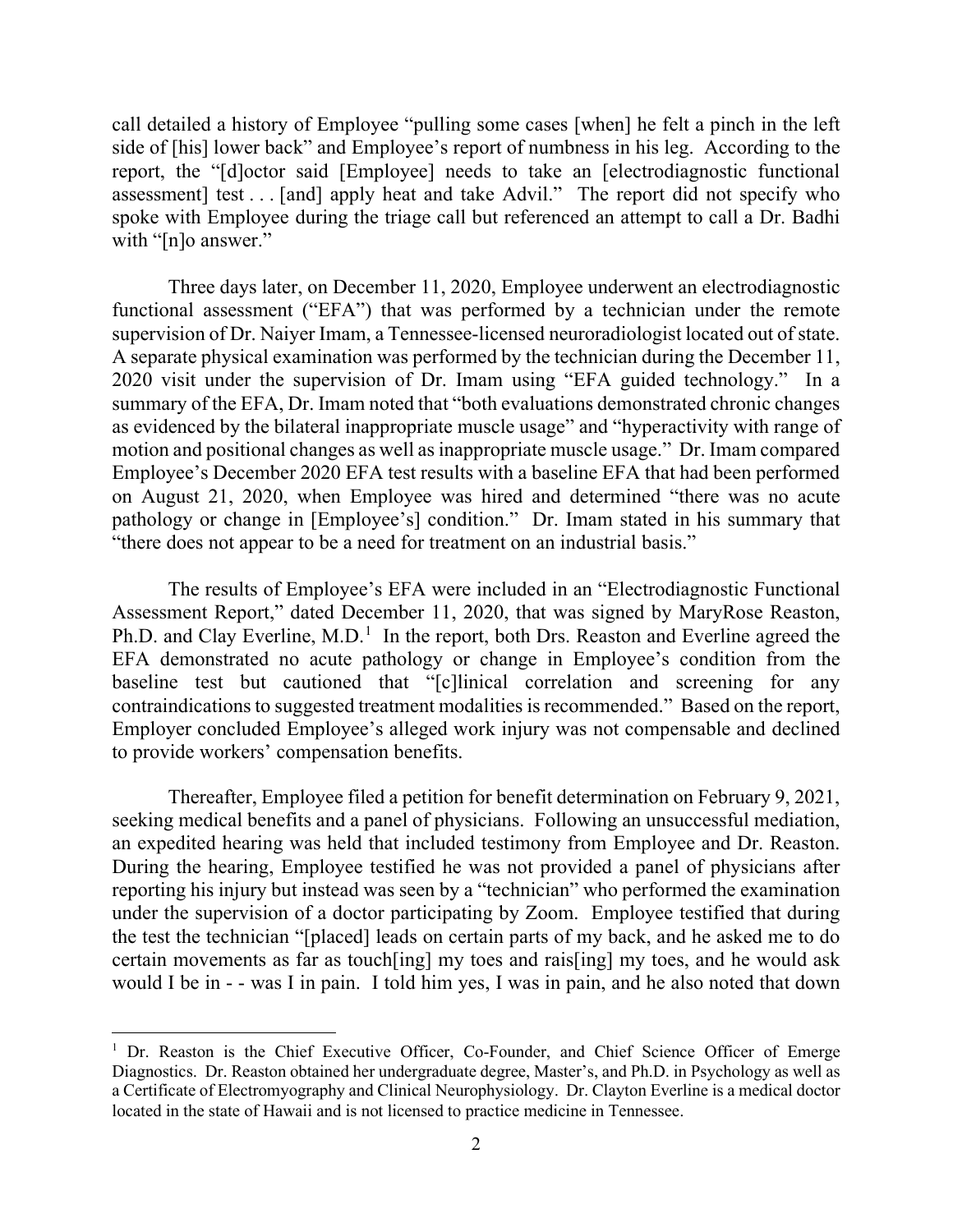as well." Employee confirmed that he participated in a similar test when he was hired but testified that no doctor was involved in the testing.

Dr. Reaston testified she was the "chief executive officer, co-founder, and chief science officer" of Emerge Diagnostics, a company "in the business of providing better diagnostics for musculoskeletal disorders and performing electrodiagnostic functional assessment services." Dr. Reaston explained the methodology of an EFA, testifying that it "measures muscle function [and] indirectly measures nerves and [the] clinical significance of disc pathology," among other things. Dr. Reaston confirmed that "medical personnel" place the electrodes on patients but stated the test is ordered by a medical doctor. Dr. Reaston acknowledged that Employee did not select Dr. Imam to conduct the December 2020 EFA telemedicine visit.

Following the expedited hearing, the trial court ordered Employer to provide a panel of physicians pursuant to Tennessee Code Annotated section 50-6-204(a)(3)(A)(i). The court stated in its order that the referral of an employee to a single physician "does not comply with the statute" and that Employer "obtained the EFA by failing to comply with the statute when it referred [Employee] to a single physician, thus usurping his privilege to choose one from a panel." Employer has appealed.

#### **Standard of Review**

The standard we apply in reviewing the trial court's decision presumes that the court's factual findings are correct unless the preponderance of the evidence is otherwise. *See* Tenn. Code Ann. § 50-6-239(c)(7) (2020). When the trial judge has had the opportunity to observe a witness's demeanor and to hear in-court testimony, we give considerable deference to factual findings made by the trial court. *Madden v. Holland Grp. of Tenn., Inc.*, 277 S.W.3d 896, 898 (Tenn. 2009). However, a trial court's findings based upon documentary evidence is reviewed do novo with no presumption of correctness. *Goodman v. Schwarz Paper Co.*, No. W2016-02594-SC-R3-WC, 2018 Tenn. LEXIS 8, at \*6 (Tenn. Workers' Comp. Panel Jan. 18, 2018). Similarly, the interpretation and application of statutes and regulations are questions of law that are reviewed *de novo* with no presumption of correctness afforded the trial court's conclusions. *See Mansell v. Bridgestone Firestone N. Am. Tire, LLC*, 417 S.W.3d 393, 399 (Tenn. 2013). We are also mindful of our obligation to construe the workers' compensation statutes "fairly, impartially, and in accordance with basic principles of statutory construction" and in a way that does not favor either the employee or the employer. Tenn. Code Ann. § 50-6-116 (2020).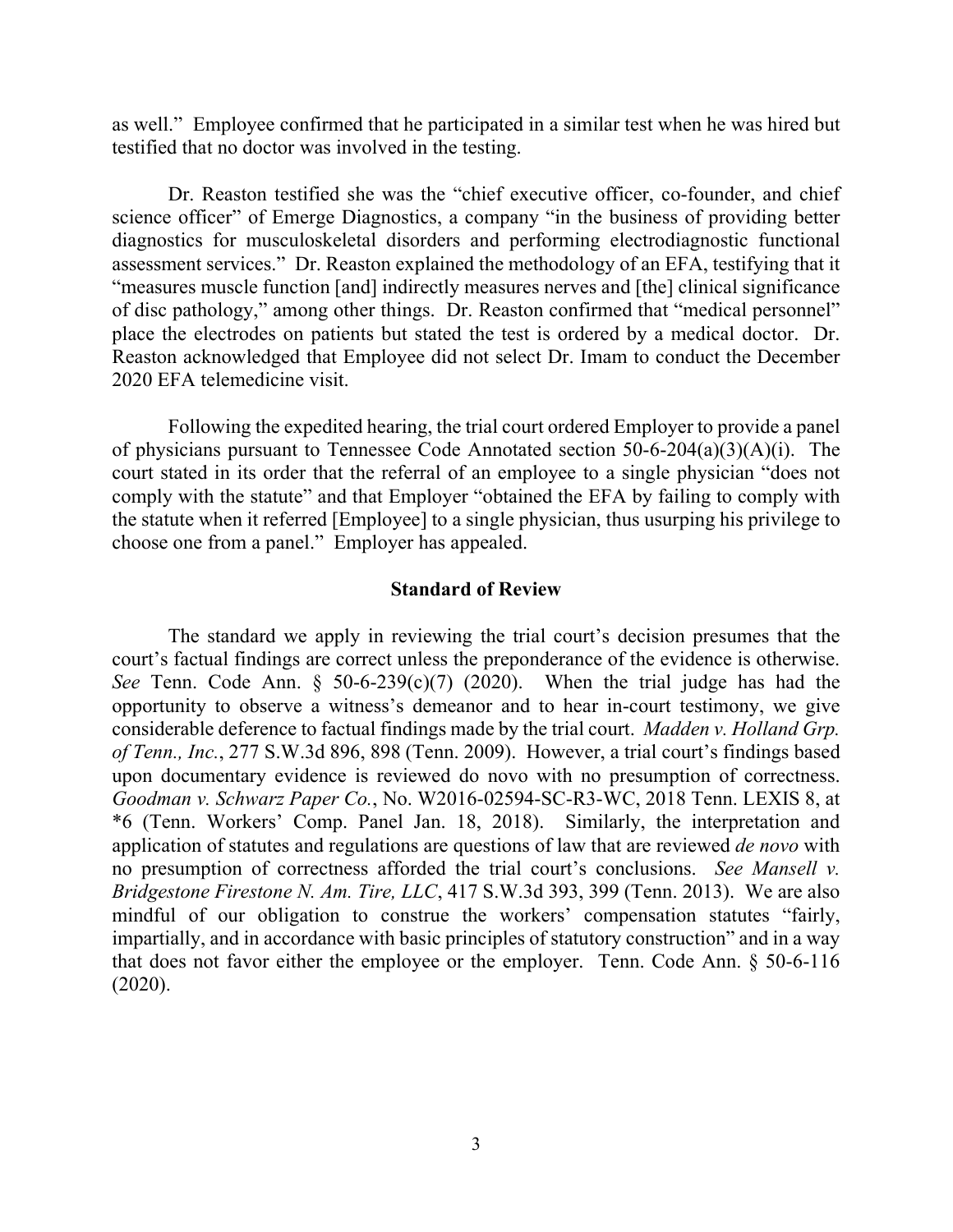#### **Analysis**

The single issue raised on appeal is whether the trial court erred in determining Employee is entitled to a panel of physicians in accordance with Tennessee Code Annotated section 50-6-204. Section 50-6-204(a)(3)(A)(i) provides, in pertinent part:

[I]n any case when the employee has suffered an injury and expressed a need for medical care, the employer shall designate a group of three (3) or more independent reputable physicians, surgeons, chiropractors or specialty practice groups if available in the injured employee's community or, if not so available, in accordance with subdivision  $(a)(3)(B)$ , from which the injured employee shall select one (1) to be the treating physician.

Moreover, Rule 0800-02-01-.06(1) of the rules governing the Bureau of Workers' Compensation requires an employer to provide the employee a panel of physicians "[f]ollowing receipt of notice of a workplace injury and the employee['s] expressing a need for medical care." Tenn. Comp. R. & Regs. 0800-02-01-.06(1). In the present case, Employee alleged he sustained an injury and reported the work accident in a timely manner. Employer did not dispute the occurrence of the underlying work incident but instead arranged for and directed Employee to participate in a "triage call" and subsequent EFA with providers it selected. It is undisputed Employee was never provided a panel of physicians, and it was not until after the EFA was conducted that Employer disputed the compensability of Employee's claim.

Noting that it is responsible for investigating an employee's alleged injury to determine whether the injury arose out of and occurred in the course and scope of employment, Employer asserts that "[t]he ultimate decision made by the employer is determinative, at least as a preliminary matter, [as] to whether the employee is entitled to receive the benefits and remedies afforded by the Workers' Compensation Laws." In its brief on appeal, Employer relies on Tenn. Comp. R. and Regs. 0800-02-01-.06(4), which provides, in part, that "Employers may direct injured employees to onsite, in-house or other similar employer-sponsored medical providers prior to providing an initial panel of physicians for an examination as allowed in [Tennessee Code Annotated section] 50-6-  $204(d)(1)$ ."

In its brief, Employer acknowledges that Tenn. Comp. R. and Regs. 0800-02-01- .06(4) also provides that the examination "*does not satisfy nor alleviate the requirement for providing an appropriate panel within three (3) business days* referenced in 0800-02- 01-.06(2)." (Emphasis added.) However, Employer argues that if its initial examination "is undertaken in accordance with Tenn. Code Ann § 50-6-204(d)(1) and Tenn. Comp. R. and Regs. 0800-02-01-.06(4) and . . . leads to evidence that supports a valid defense to an employee's alleged injury, then a denial of the injury is in order and no panel need to be provided."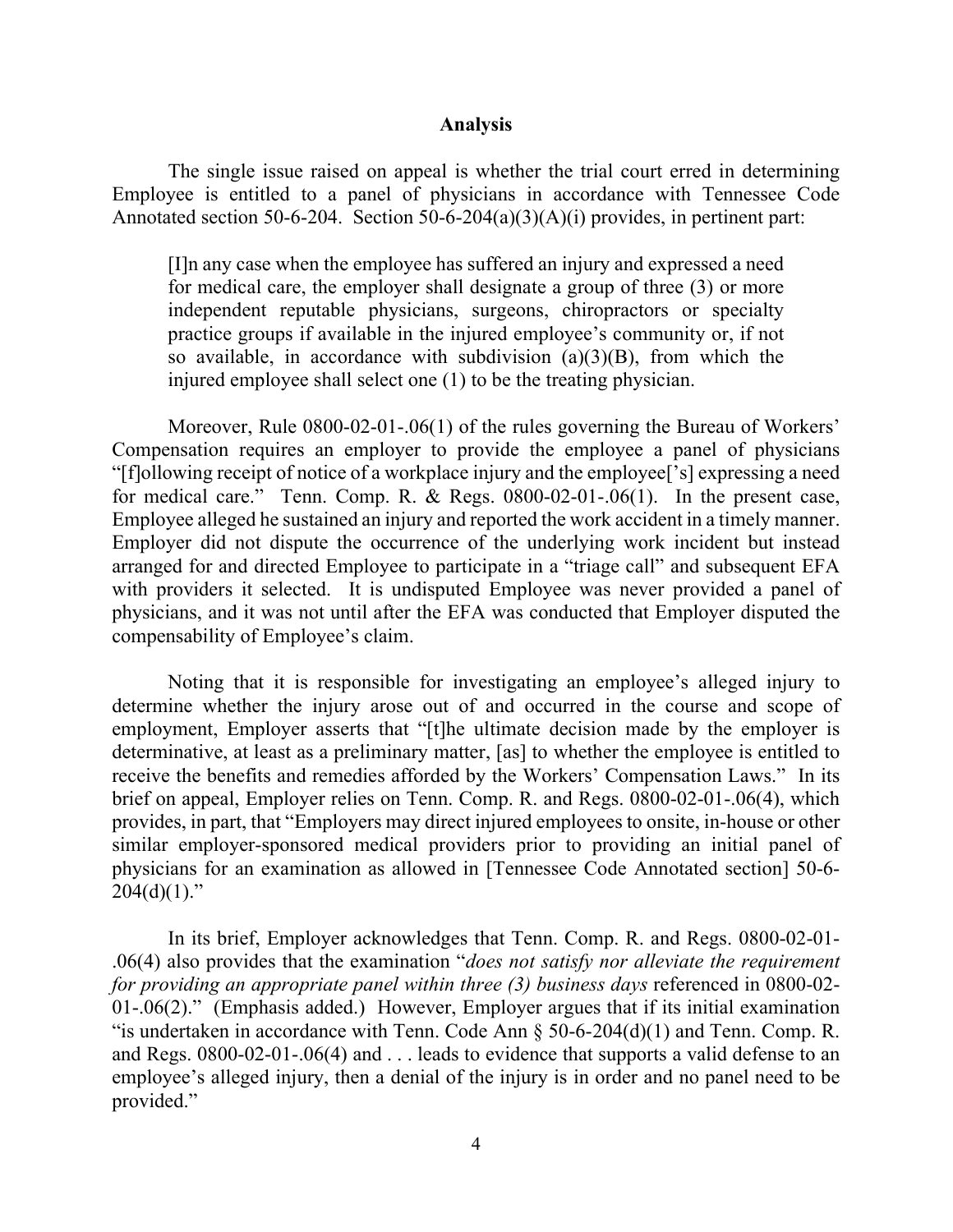Employee contends that Employer's "evidence that this is not a compensable injury arises from its very failure to comply with the law." Employee concedes there are instances in which an employee's claim of a workplace injury could be denied prior to the provision of a panel of physicians but maintains that "[i]n each scenario, the basis for the denial is not intrinsically tied to the question of medical causation, but rather to the facts surrounding the incident."

We conclude that while an employer may direct an employee to see an "employersponsored medical provider" prior to the provision of a panel, this examination does not replace a panel or relieve that employer of its obligation to provide a panel of physicians as contemplated in Tennessee Code Annotated section 50-6-204(d)(1) and Tenn. Comp. R. and Regs. 0800-02-01-.06(1). Rather, the rule is consistent with the statute and requires an employer to provide a panel that meets statutory requirements, thus ensuring an employee has an opportunity to select a physician. An employer who fails to provide a panel of physicians runs the risk of having to pay for unauthorized medical care in the event the trial court determines that a panel should have been provided. *See, e.g.*, *Young v. Young Elec. Co.*, No. 2015-06-0860, 2016 TN Wrk. Comp. App. Bd. LEXIS 24, at \*16 (Tenn. Workers' Comp. App. Bd. May 25, 2016).

Employer contends it has an "absolute right to decline providing a panel of physicians when the employer has 'evidence establishing a defense' to the employee's alleged work-related injury." (Emphasis omitted.) While we agree an employer has a right to investigate and deny an employee's claim based on its factual assertion that the alleged work accident did not occur as reported, or as the result of asserting an affirmative defense, *see* Tennessee Code Annotated section 50-6-110, an employer's assertion that an employee has no medical evidence supporting his or her claim does not, standing alone, excuse it from the statutory obligations under section 50-6-204(a)(1)(A). In *Lindsey v. Strohs Companies*, 830 S.W.2d 899 (Tenn. 1992), the Tennessee Supreme Court explained the concomitant duties of the parties with respect to medical treatment:

Under Tenn. Code Ann. § 50-6-204 . . ., an employer has a duty to furnish medical and surgical treatment reasonably necessary to treat a work-related injury. Under the same statute, the injured employee has a corresponding duty to accept the medical benefits provided by the employer, but only if the employer provides a list of three or more physicians or surgeons from which the employee has the privilege of selecting the operating surgeon or attending physician. Where the employer fails to give the employee the opportunity to choose the ultimate treating physician from a panel of at least three physicians, the employer runs the risk of having to pay the reasonable cost for treatment of the employee's injuries by a physician of the employee's choice.

*Id.* at 902-03.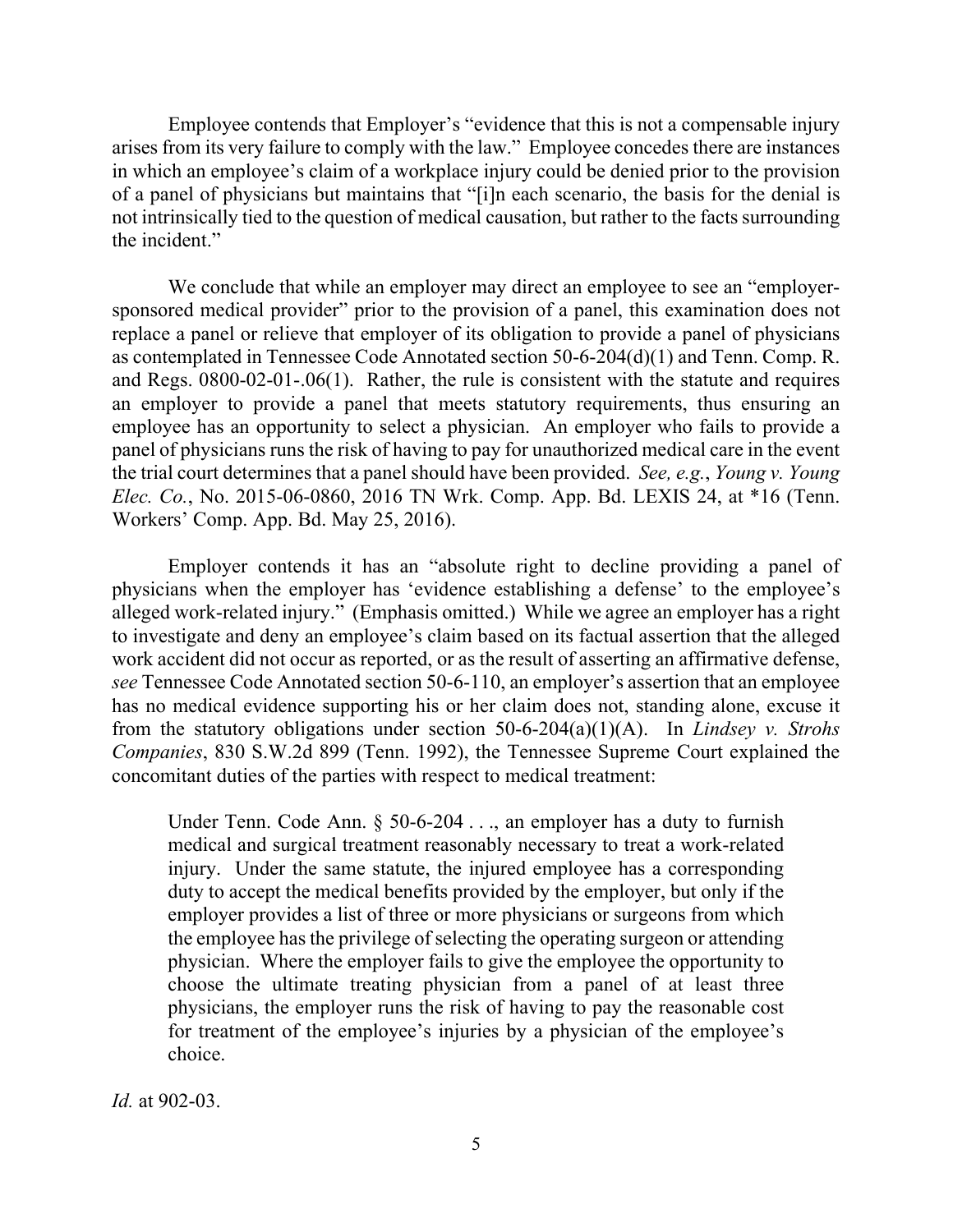As we explained in *McCord v. Advantage Human Resourcing*, No. 2014-06-0063, 2015 TN Wrk. Comp. App. Bd. LEXIS 6 (Tenn. Workers' Comp. App. Bd. Mar. 27, 2015):

[A]n employee need not prove each and every element of his or her claim by a preponderance of the evidence at an expedited hearing to be entitled to temporary disability or medical benefits but must instead present evidence sufficient for the trial court to conclude that the employee would likely prevail at a hearing on the merits in accordance with the express terms of section 50-6-239(d)(1). A contrary rule would require many injured workers to seek out, obtain, and pay for a medical evaluation or treatment before his or her employer would have any obligation to provide medical benefits. The delays inherent in such an approach, not to mention the cost barrier for many workers, would be inconsistent with a fair, expeditious, and efficient workers' compensation system.

*Id.* at \*9-10 (internal citation omitted).

In *Berdnik v. Fairfield Glade Cmty. Club*, No. 2016-04-0328, 2017 TN Wrk. Comp. App. Bd. LEXIS 32 (Tenn. Workers' Comp. App. Bd. May 18, 2017), the employee alleged she suffered a low back injury while reaching into an ice machine. She was not provided a panel of physicians and sought treatment on her own. A subsequent MRI ordered by her physician revealed degenerative disc disease, central canal stenosis, and "evidence of a prior surgery." *Id.* at \*3. The employee did not dispute a history of back problems, including a lumbar fusion that was performed prior to her work incident. After taking a statement from the employee, the employer denied the claim and, several months later, scheduled a medical examination with an orthopedic physician of the employer's choice. *Id.* at \*4. The physician selected by the employer reviewed diagnostic studies, including x-rays and an MRI, and concluded there was no objective evidence that the employee's complaints were related to a work-related injury. *Id.* at \*5. As a result of this expert's opinions, the trial court concluded the employee was not likely to prevail at trial in proving entitlement to medical or temporary disability benefits. *Id.* at \*5-6. Nevertheless, the trial court ordered the employer to provide a panel of physicians. *Id.* at \*6.

On appeal, we affirmed the trial court's underlying determination that the employee was unlikely to prevail at trial but reversed the trial court's order for a panel of physicians, explaining our reasoning as follows:

In awarding medical benefits in this case, the trial court relied upon *McCord v. Advantage Human Resourcing*, No. 2014-06-0063, 2015 TN Wrk. Comp. App. Bd. LEXIS 6 (Tenn. Workers' Comp. App. Bd. Mar. 27, 2015). There is, however, a key distinction between the facts and circumstances of this case and those in *McCord*. In that case, there was no medical proof either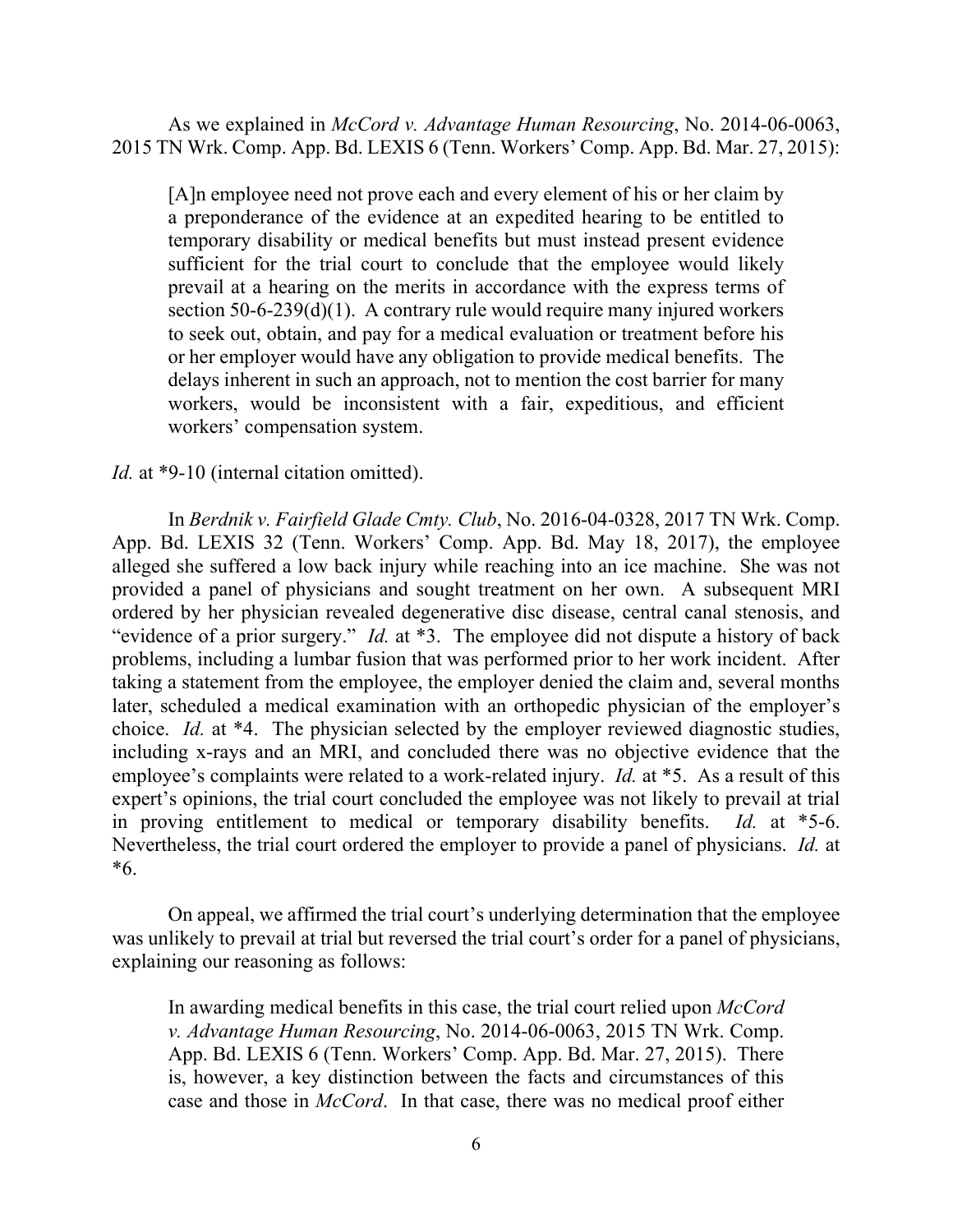establishing or refuting causation. The employer in that case had provided a panel of physicians but had refused to schedule an appointment with the physician the employee chose. *Id.* at \*5. Here, however, there is a medical opinion addressing causation, and that opinion is uncontradicted at this stage of the case. To order medical benefits under these circumstances is to ignore the only expert medical proof in the record, which we cannot do.

#### *Id.* at \*14.

 The circumstances of *Berdnik* are distinguishable from the present case. In *Berdnik*, the employee sought treatment on her own for several months after the alleged work incident and had ample opportunity to present expert medical proof at the expedited hearing to refute the causation opinion of the employer's expert. Moreover, the employer's expert was a board-certified, Tennessee-licensed orthopedic surgeon who personally examined the employee and expressed an opinion that the employee's medical complaints were related to a preexisting, previously symptomatic back condition.

Here, Employee alleged a work injury, which he timely reported, and Employer did not contest the occurrence of the underlying incident. Instead of providing Employee with a panel of physicians prior to denying the claim, Employer directed Employee to a particular medical technician who, under the supervision of a physician located out of state, conducted a single diagnostic test. Employer then relied on those findings as a basis to deny Employee's claim and refused to provide a panel of physicians.

Importantly, the testing ordered by Employer's provider did *not* establish that no compensable work accident occurred; instead, it purported to show that there were no recent, acute physiological changes caused by the reported work accident. While the technology and test results relied upon by Employer may be relevant in determining the ultimate compensability of Employee's claim, it does not relieve Employer of its statutory obligation to provide a panel of physicians when a work accident has been reported, Employer has no factual evidence to contest the occurrence of the reported accident, no affirmative defense has been asserted, and medical treatment has been requested.<sup>[2](#page-6-0)</sup> Thus, under the particular circumstances presented at this stage of the proceedings, we conclude the preponderance of the evidence supports the trial court's determination that Employee is entitled to a panel of physicians.

<span id="page-6-0"></span><sup>&</sup>lt;sup>2</sup> Employer's argument conflates the occurrence of a work-related accident with the potential injurious results of that accident. *See* Tenn. Code Ann. § 50-6-204(a)(1)(A) (an employer is obligated to provide medical benefits "made reasonably necessary by *accident* as defined in this chapter") (emphasis added). This does not, of course, foreclose the possibility that an employer may subsequently prove no injury arose primarily from the work accident, as Employer is seeking to prove here.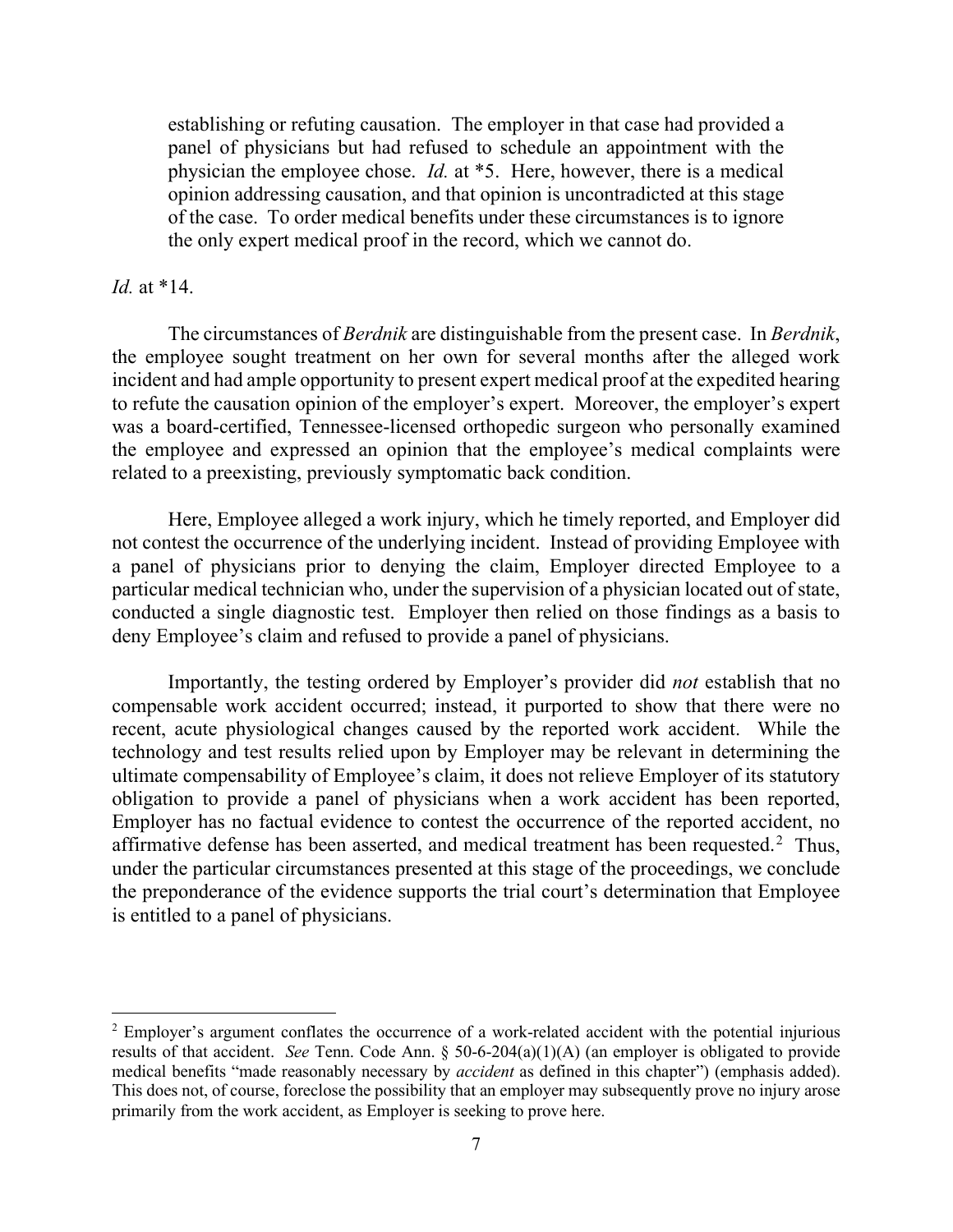# **Conclusion**

For the foregoing reasons, the trial court's order is affirmed, and the case is remanded. Costs on appeal are taxed to Employer.